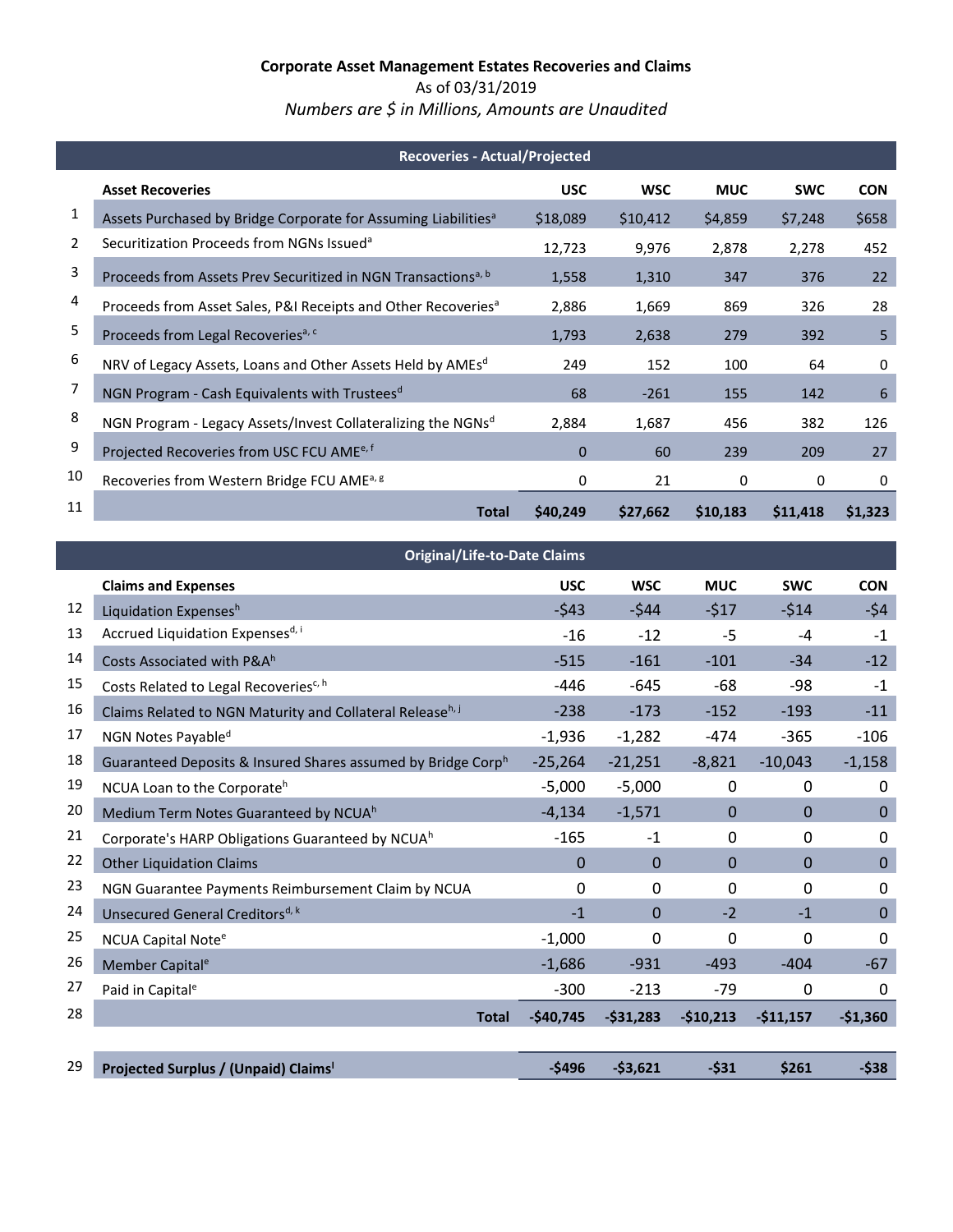As of 03/31/2019 *Numbers are \$ in Millions, Amounts are Unaudited* 

|    | <b>Original/Life-to-Date Claims</b>   |             |            |            |            |            |  |  |
|----|---------------------------------------|-------------|------------|------------|------------|------------|--|--|
|    | <b>Claims Synopsis</b>                | <b>USC</b>  | <b>WSC</b> | <b>MUC</b> | <b>SWC</b> | <b>CON</b> |  |  |
| 30 | <b>Claims Received</b>                | $-540,745$  | $-531,283$ | $-510,213$ | $-511,157$ | $-$1,360$  |  |  |
| 31 | Claims Paid                           | 36,806      | 26,025     | 9,162      | 10,384     | 1,165      |  |  |
| 32 | <b>Net Claims Outstanding</b>         | $-53,938$   | $-55,259$  | $-51,052$  | $-5773$    | $-5196$    |  |  |
| 33 | <b>Projected Claims Payments</b>      | 3,443       | 1,637      | 1,021      | 773        | 158        |  |  |
| 24 | <b>Projected Liquidating Dividend</b> | $\mathbf 0$ | 0          | 0          | 261        | $\Omega$   |  |  |
| 35 | Projected Unpaid Claims <sup>1</sup>  | -\$496      | $-53,621$  | $-531$     | \$261      | $-538$     |  |  |

| <b>Fiduciary Assets and Liabilities</b> |                                                    |            |            |                |              |             |  |  |
|-----------------------------------------|----------------------------------------------------|------------|------------|----------------|--------------|-------------|--|--|
|                                         | <b>Fiduciary Assets</b>                            | <b>USC</b> | <b>WSC</b> | <b>MUC</b>     | <b>SWC</b>   | <b>CON</b>  |  |  |
| 36                                      | <b>Cash and Cash Equivalents</b>                   | \$310      | $-5261$    | \$225          | \$378        | \$6         |  |  |
| 37                                      | Legacy Assets                                      | 249        | 142        | 64             | 64           | 0           |  |  |
| 38                                      | Legacy Assets/Investments Collateralizing the NGNs | 2,884      | 1,687      | 456            | 382          | 126         |  |  |
| 39                                      | Loans                                              | 0          | 10         | 36             | 0            | 0           |  |  |
| 40                                      | <b>Receivable from AMEs</b>                        | $\Omega$   | 0          | $\overline{0}$ | $\Omega$     | $\mathbf 0$ |  |  |
| 41                                      | <b>Other Fiduciary Assets</b>                      | 0          | 0          | 0              | $\mathbf{0}$ | 0           |  |  |
| 42                                      | <b>Total Fiduciary Assets</b>                      | \$3,443    | \$1,578    | \$782          | \$825        | \$131       |  |  |
|                                         |                                                    |            |            |                |              |             |  |  |

|    | <b>Fiduciary Liabilities</b>               |              |             |          |                |              |
|----|--------------------------------------------|--------------|-------------|----------|----------------|--------------|
| 43 | <b>Accrued Expenses and Payables</b>       | $-516$       | $-512$      | $-55$    | -\$4           | $-51$        |
| 44 | <b>NGNs</b>                                | $-1,936$     | $-1,282$    | $-474$   | $-365$         | $-106$       |
| 45 | Due to NGN Trusts                          | $\Omega$     | $\mathbf 0$ | 0        | $\overline{0}$ | $\mathbf{0}$ |
| 46 | <b>Unsecured Claims</b>                    | 0            | 0           | 0        | 0              | 0            |
| 47 | Due to NCUSIF <sup>m</sup>                 | $\mathbf{0}$ | $-2,820$    | $\Omega$ | $\Omega$       | $-22$        |
| 48 | <b>Total Fiduciary Liabilities</b>         | -\$1,953     | $-54,114$   | -\$480   | -\$370         | $-$129$      |
|    |                                            |              |             |          |                |              |
| 49 | Total Fiduciary Net Assets / (Liabilities) | \$1,490      | -\$2,537    | \$303    | \$455          | \$3          |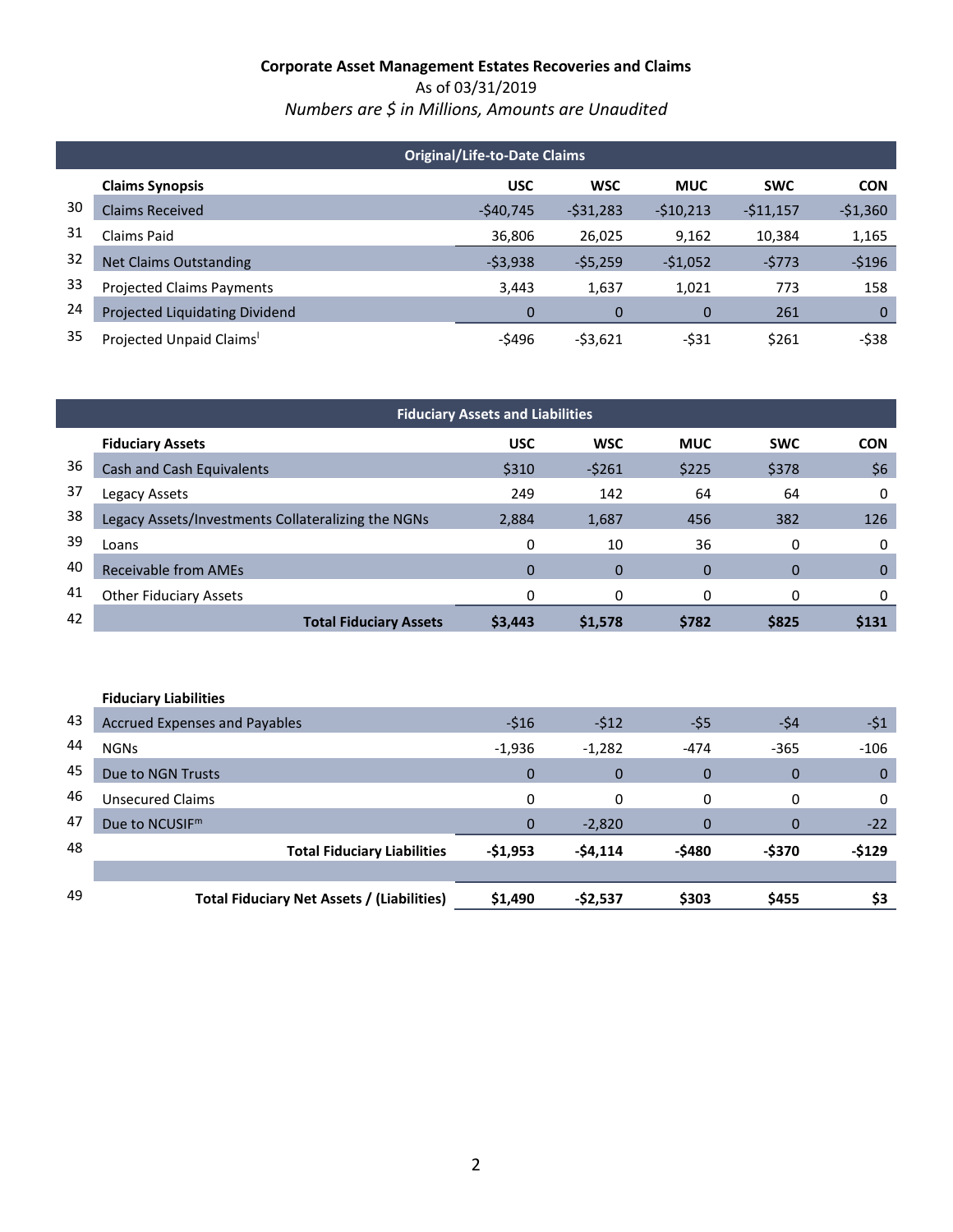## As of 03/31/2019

# *Numbers are \$ in Millions, Amounts are Unaudited*

|                                                          | Analysis of Claim Payments <sup>n</sup> |            |            |             |            |             |  |  |  |
|----------------------------------------------------------|-----------------------------------------|------------|------------|-------------|------------|-------------|--|--|--|
| <b>B1 - Liquidation Expenses</b>                         |                                         | <b>USC</b> | <b>WSC</b> | <b>MUC</b>  | <b>SWC</b> | <b>CON</b>  |  |  |  |
|                                                          | <b>Original Amount</b>                  | \$1,258    | \$1,034    | \$344       | \$344      | \$29        |  |  |  |
|                                                          | Amount Paid to Date                     | $-1,242$   | $-1,023$   | $-338$      | $-340$     | $-29$       |  |  |  |
|                                                          | <b>Current Unpaid Balance</b>           | \$16       | \$12       | \$5         | \$4        | \$1         |  |  |  |
|                                                          | Projected Repayment                     | $-16$      | $-12$      | $-5$        | $-4$       | $-1$        |  |  |  |
|                                                          | <b>Projected Amount Unpaid</b>          | \$0        | \$0        | \$0         | \$0        | \$0\$       |  |  |  |
| <b>B2 -Wages and Salaries</b>                            |                                         |            |            |             |            |             |  |  |  |
|                                                          | <b>Original Amount</b>                  | \$0        | \$0        | \$0         | \$0        | \$0\$       |  |  |  |
|                                                          | Amount Paid to Date                     | 0          | 0          | 0           | 0          | $\mathbf 0$ |  |  |  |
|                                                          | <b>Current Unpaid Balance</b>           | \$0        | \$0        | \$0         | \$0        | \$0\$       |  |  |  |
|                                                          | Projected Repayment                     | 0          | 0          | 0           | 0          | 0           |  |  |  |
|                                                          | Projected Amount Unpaid                 | \$0        | \$0        | \$0         | \$0        | \$0\$       |  |  |  |
| <b>B4 - Due to Government<sup>o</sup></b>                |                                         |            |            |             |            |             |  |  |  |
|                                                          | <b>Original Amount</b>                  | \$34,550   | \$27,601   | \$8,459     | \$9,772    | \$1,127     |  |  |  |
|                                                          | Amount Paid to Date                     | $-34,550$  | $-25,002$  | $-8,459$    | $-9,772$   | $-1,127$    |  |  |  |
|                                                          | <b>Current Unpaid Balance</b>           | \$0        | \$2,599    | \$0         | \$0        | \$0\$       |  |  |  |
|                                                          | Projected Repayment                     | 0          | $-343$     | $\mathbf 0$ | 0          | 0           |  |  |  |
|                                                          | Projected Amount Unpaid                 | \$0        | \$2,256    | \$0         | \$0        | \$0\$       |  |  |  |
| <b>B5 - Due to General Creditorsk</b>                    |                                         |            |            |             |            |             |  |  |  |
|                                                          | <b>Original Amount</b>                  | \$1        | \$0        | \$2         | \$1        | \$0\$       |  |  |  |
|                                                          | Amount Paid to Date                     | $-1$       | 0          | $-2$        | $-1$       | 0           |  |  |  |
|                                                          | <b>Current Unpaid Balance</b>           | \$0        | \$0\$      | \$0         | \$0        | \$0\$       |  |  |  |
|                                                          | Projected Repayment                     | 0          | 0          | 0           | 0          | 0           |  |  |  |
|                                                          | <b>Projected Amount Unpaid</b>          | \$0\$      | \$0\$      | \$0\$       | \$0\$      | \$0\$       |  |  |  |
| B6 - Due to NCUA for Insured Shares Payment <sup>p</sup> |                                         |            |            |             |            |             |  |  |  |
|                                                          | <b>Original Amount</b>                  | \$13       | \$221      | \$363       | \$271      | \$31        |  |  |  |
|                                                          | Amount Paid to Date                     | $-13$      | 0          | $-363$      | $-271$     | -9          |  |  |  |
|                                                          | <b>Current Unpaid Balance</b>           | \$0        | \$221      | \$0         | \$0\$      | \$22        |  |  |  |
|                                                          | Projected Repayment                     | 0          | $\pmb{0}$  | $\pmb{0}$   | 0          | $-22$       |  |  |  |
|                                                          | Projected Amount Unpaid                 | \$0        | \$221      | \$0         | \$0        | \$0\$       |  |  |  |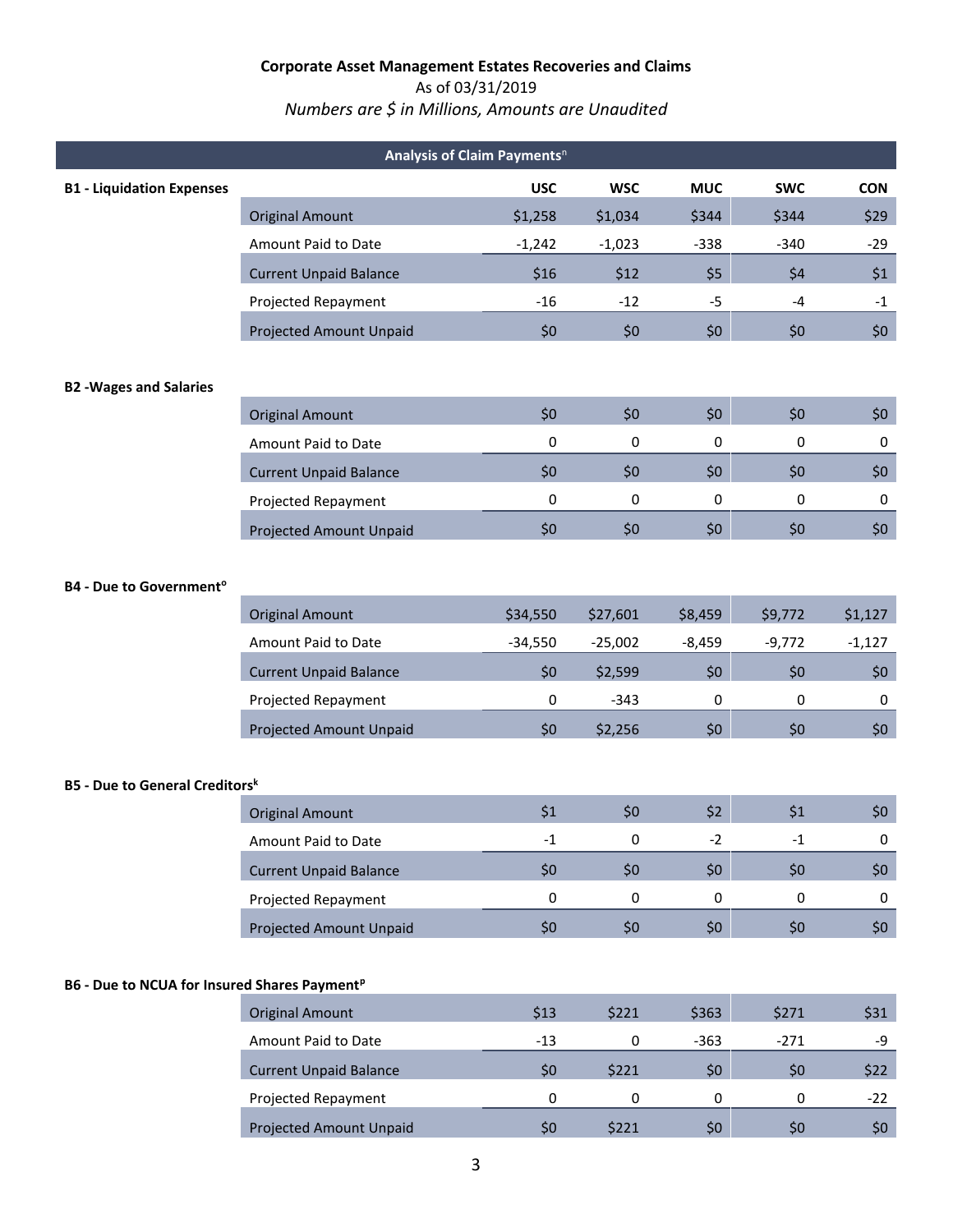#### As of 03/31/2019

### *Numbers are \$ in Millions, Amounts are Unaudited*

|                                            |                                | Analysis of Claim Payments <sup>n</sup> |            |            |              |             |
|--------------------------------------------|--------------------------------|-----------------------------------------|------------|------------|--------------|-------------|
| <b>B6.5 - USC Capital Note</b>             |                                | <b>USC</b>                              | <b>WSC</b> | <b>MUC</b> | <b>SWC</b>   | <b>CON</b>  |
|                                            | <b>Original Amount</b>         | \$1,000                                 | \$0        | \$0\$      | \$0          | \$0         |
|                                            | Amount Paid to Date            | $-1,000$                                | $\pmb{0}$  | 0          | 0            | $\mathbf 0$ |
|                                            | <b>Current Unpaid Balance</b>  | \$0                                     | \$0        | \$0\$      | \$0\$        | \$0         |
|                                            | Projected Repayment            | $\Omega$                                | $\Omega$   | $\Omega$   | $\mathbf{0}$ | 0           |
|                                            | <b>Projected Amount Unpaid</b> | \$0                                     | \$0        | \$0        | \$0          | \$0         |
|                                            |                                |                                         |            |            |              |             |
| <b>B7 - Membership Capital<sup>q</sup></b> |                                |                                         |            |            |              |             |
|                                            | <b>Original Amount</b>         | \$1,686                                 | \$931      | \$493      | \$404        | \$67        |
|                                            | Amount Paid to Date            | 0                                       | 0          | 0          | 0            | 0           |
|                                            | <b>Current Unpaid Balance</b>  | \$1,686                                 | \$931      | \$493      | \$404        | \$67        |
|                                            | Projected Repayment            | $-1,490$                                | $\Omega$   | $-493$     | $-404$       | $-29$       |
|                                            | <b>Projected Amount Unpaid</b> | \$196                                   | \$931      | \$0        | \$0          | \$38        |
|                                            |                                |                                         |            |            |              |             |
| <b>B9 - Paid In Capital<sup>q</sup></b>    |                                |                                         |            |            |              |             |
|                                            | <b>Original Amount</b>         | \$300                                   | \$213      | \$79       | \$0\$        | \$0         |
|                                            | Amount Paid to Date            | 0                                       | 0          | 0          | $\mathbf 0$  | 0           |
|                                            | <b>Current Unpaid Balance</b>  | \$300                                   | \$213      | \$79       | \$0\$        | \$0         |
|                                            | Projected Repayment            | 0                                       | 0          | -49        | $\mathbf 0$  | 0           |
|                                            | Projected Amount Unpaid        | \$300                                   | \$213      | \$31       | \$0          | \$0         |
|                                            |                                |                                         |            |            |              |             |

#### **Potential Liquidating Dividend**<sup>r</sup>

Disclaimer: All projections are point in time estimates based on best available information and are subject to change. This report provides data on AMEs with depleted member capital and does not include information related to USC Bridge.